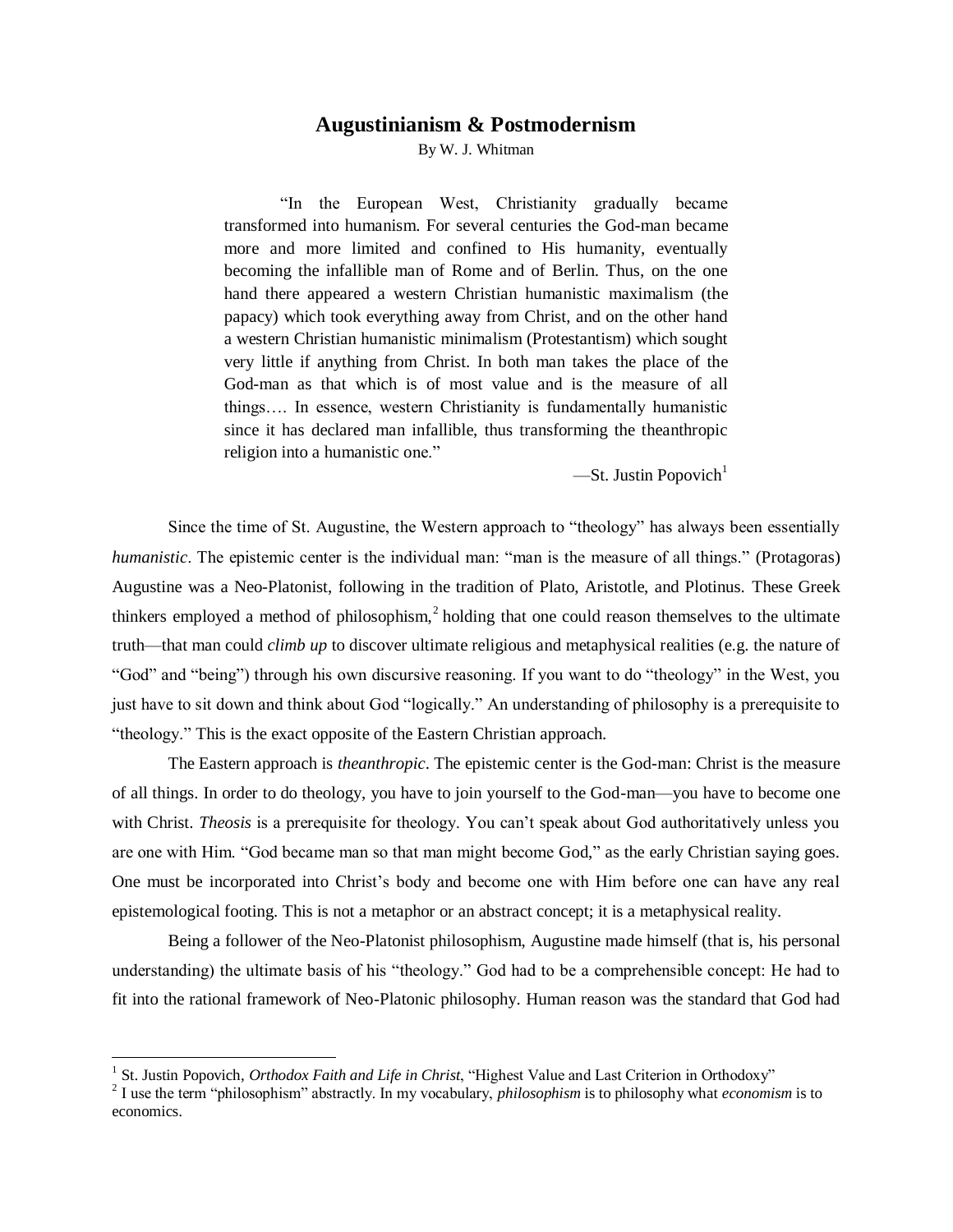to meet. Philosophism starts with autonomous human reason and attempts to prove the existence of God *but it also tries to define Him according to the categories of human reason*.

Humanistic philosophism will start off with a basic logical proposition. For example, Aristotle's *first cause* or *unmoved mover*: [premise 1] everything in the world is in motion, and [premise 2] nothing moves until something sets it in motion, therefore, [conclusion] the chain of causation must be able to be traced back to some point when a *first cause* set all other things in motion. This is the basic theistic argument from Aristotle. <sup>3</sup> This theoretical *first cause* is "obviously" God. Here Greek philosophy vindicates the monotheistic idea. God is defined as "first cause" and the very concept of *first cause* implies singularity. Thus, there can only be one God. And the doctrine of *absolute simplicity* follows from this (as Aristotle, Plotinus, and Augustine affirm). If God is one, then He must be *absolutely simple*—i.e. He can have no diversity within Himself. Everything that can be attributed to, or predicated about, God has to be synonymous with the very essence of God. His *will* is synonymous with His *thoughts*, His *thoughts* are synonymous with His *action*, His *action* is synonymous with His *essence*. In other words, to desire, to think, and to act are synonyms when these things are spoken of God. What God *thinks* and what God *does* are coterminous with what God *is*. If this were not the case, then God would not be one. If God's *knowledge* and *will* are separate and distinct things, then there is diversity (or a multiplicity of things) within God. But it has already been "logically" proven that God must be one, therefore His *knowledge* and His *will* must be coterminous. If that is the case, then determinism logically follows. For God to *know* that such-and-such will happen is the same as for God to *will* that such-and-such will happen. Moreover, since His *acts* are coterminous with His *thoughts* and His *will*, it follows that not only does God *desire* everything that He *knows* about but also that He *actively causes* everything that happens. The determinism of Augustine (and later of Cornelius Jansen and John Calvin) was the "logical" result of the humanistic philosophism that is at the heart of Western Christianity.

This philosophism could be carried further. God *created* the world, and God's *act* of creation is synonymous with His *being*, therefore all of creation is God. God *knows* what He is not, and to *be* and to *know* are the same for God, so God *is* what He is not; hence, God is not God. The "Christian atheism" of Paul van Buren and John Shelby Spong is a "logical" consequence of Augustinianism. This "atheistic theology" is the successor of the Protestant *neo-orthodoxy* and *liberal theology*. The "neo-orthodox" and "liberal" theology should really be taken together as a single phenomenon, in spite of the supposed critique of *liberalism* by *neo-orthodox* writers. Friedrich Schleiermacher and Karl Barth have a lot more in common than either of them have with "mainstream" Christianity. Barth studied theology at a university that advocated *liberal theology*, and he studied under Adolf von Harnack, the quintessential

 $\overline{a}$ 

 $3<sup>3</sup>$  I do not think that it is a valid argument, but I am not concerned with that here.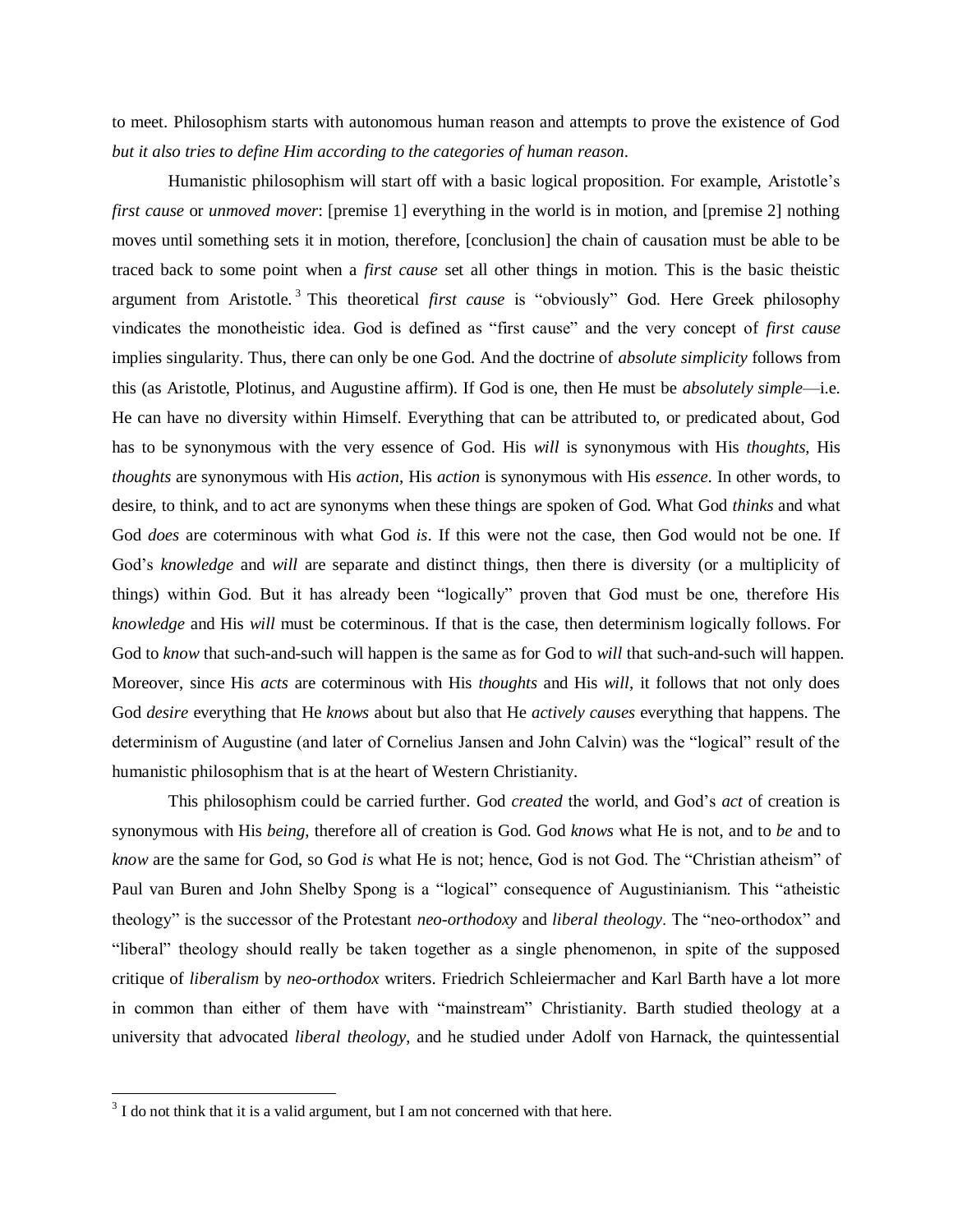"liberal theologian." The *existentialist theology* of Rudolf Bultmann and Paul Tillich can be lumped in with this *liberal/neo-orthodox* phenomenon.

There is a tendency among Reformed Protestant thinkers to make a connection between Eastern Orthodox apophatics and *liberal neo-orthodoxy*. This is erroneous. *Liberal neo-orthodoxy* and its use of "the apophatic method" appear to be akin to the apophatics of Eastern Orthodoxy but they are actually antithetical. The Orthodox use the apophatic method because they do not believe that we can systematically rationalize the Deity. The advocates of *neo-orthodoxy* and *liberal theology*, on the other hand, are Augustinians. They maintain the rigorous philosophical method of the West, the Augustinian philosophism, but they have pushed this rationalism to the point of scientism. They exclude the possibility of the non-rational. This is why they deny the possibility of miracles. Everything in the world follows a rational causal chain. God cannot intervene in the material world and interrupt this rational chain of events. The possibility of a transcendental *Creator* is excluded. To be sure, they will refer to "God" as "transcendent" but they mean something totally different from the traditional understanding: they mean by this that God is "absolutely other" in the sense that He stands apart from the material world and "never the twain shall meet." They are affirming an ultimate scientism. Their apophatics reflects *this* "transcendence," which is altogether opposed to the *transcendence* of God that is found in historical religious thought. The true apophatics of Eastern Orthodoxy maintains that man through humanistic reason cannot *climb up* to God autonomously, whereas *neo-orthodox liberal* apophatics maintains that God cannot *come down* to meet man. And the *neo-orthodox* hold this view because they wish to affirm the total autonomy of man and humanistic reason—they want to exclude the possibility of God getting in the way of their humanistic, rationalistic philosophizing. In actuality, *neo-orthodoxy* is anti-Orthodox. It is the negation of Christianity. Paul Tillich was right to assert that atheism is justified in its revolt against the "theological theism" of Western Christendom. The "God" of Western "theology" is something that really ought to be rejected. The authoritarian "God" of Anselm and Edwards is antithetical to the true God of Eastern Christendom.

The irrationalism of the "Pentecostal" and "charismatic" movements is a revolt against the philosophism of Western Christianity. The insanity of the "charismatics" is the natural result of Augustinianism. Western Christianity has become so rational that it has cracked—its rationalism drove it mad. The random screams, ecstatic convulsions, spontaneous babbling and chaos that characterizes "revivalist" worship services are the consequence of philosophism. By rationalizing and philosophizing and building up dogmatic systems in order to comprehensively know everything about the infinite (and hence incomprehensible) God, Western civilization has quite literally driven itself insane! The Orthodox, on the other hand, are not irrational or anti-rational like the "Pentecostals;" rather, they limit the role of rational philosophy by putting it in its proper place.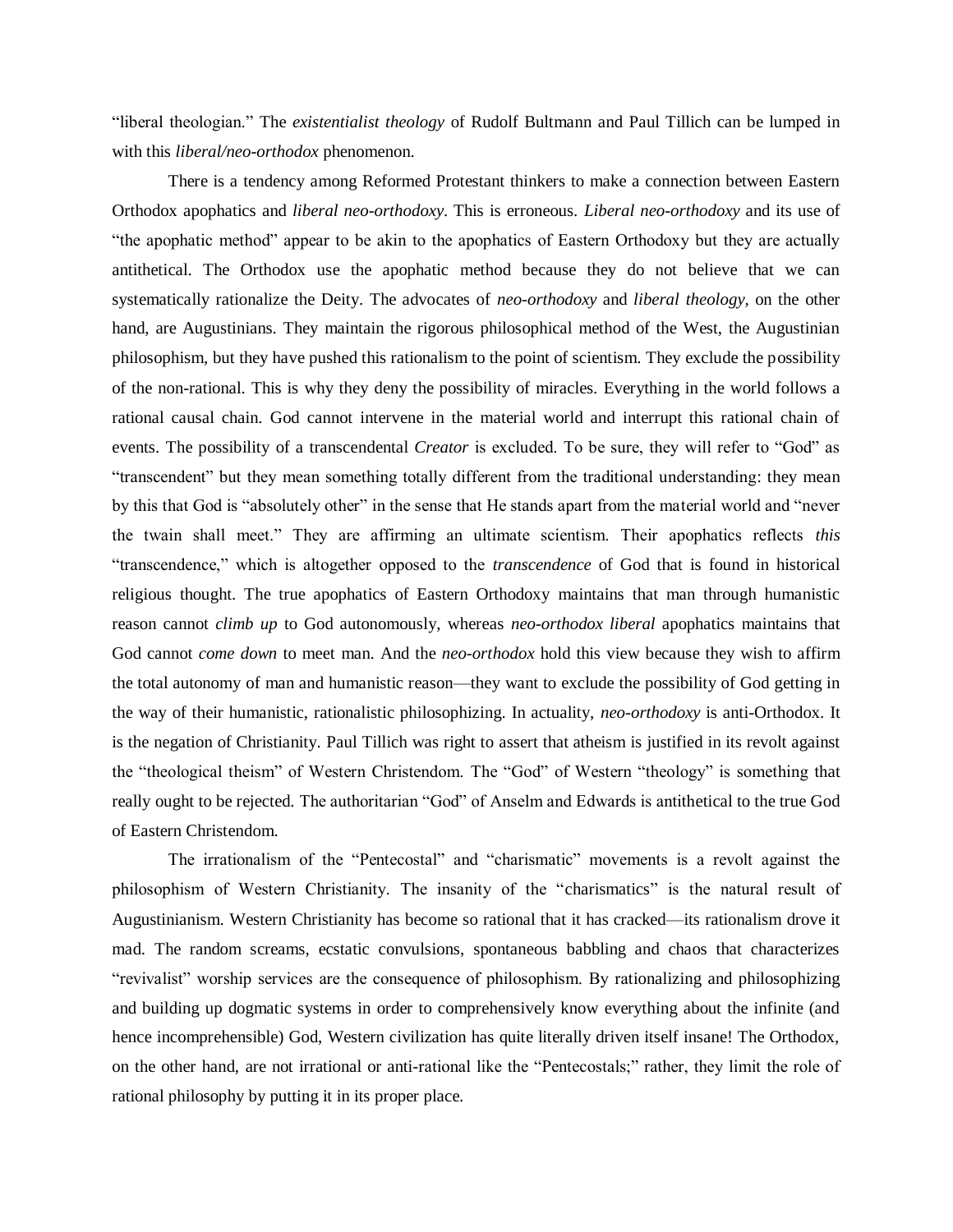Western philosophy is cumulative: it starts with the ancient Greek philosophers and *builds upon*  them. The ideas of Plotinus follow from those of Plato and Aristotle, and the ideas of Augustine follow from those of Plotinus, and Aquinas and Calvin built their systems upon Augustine. But this is equally true of Western secular philosophy. The rationalism of Rene Descartes is based upon Aristotle-Augustine, the empiricism of John Locke is based upon Descartes, the skepticism of David Hume is a logical consequence of Descartes-Locke, and Friedrich Nietzsche's nihilism is the result of Hume's system. Each step in the ladder of Western philosophy is built upon those who came before, and each step moves further away from God. Marxism is philosophically based in Thomism, though it may seem counterintuitive. R. H. Tawney was correct in his assertion that "Karl Marx was the last of the scholastics." And Francis Schaeffer was correct when he said, "The Marx-Engels form of communism should properly be regarded as a Christian heresy."<sup>4</sup> The Hegelian progressivism and determinism at the heart of Marx's ideology is borrowed from Augustinianism. The relativism, amoralism, and irrationalism of the modern "postmodern" world is a logical consequence of the development of Augustinian "theology" to its ultimate conclusion. The atheism of the Soviets and their Gulag system is nothing more than the fallout of Western "theology." Augustinian theology, when it is taken to its ultimate logical conclusion, leaves you with no values, no epistemological basis for reason, and with no God.

At what point do you arbitrarily break away from the old philosophism? The medieval "theologians" systematized philosophism into *scholasticism*. But Thomas Aquinas, the great scholastic, refused to follow the "logic" to its logical conclusion. He carried the pagan tradition so far, but refused to admit the determinism that followed. John Calvin carried the logic further and accepted the determinism, but refused to embrace the atheism. But the notion of *absolute simplicity* was always a stumbling block. Augustine, Aquinas, and Calvin struggled to reconcile the notion of *absolute simplicity* (the notion that there is absolutely no diversity in God) with the doctrine of the Trinity, which states that there is diversity in God. To this day, *absolute simplicity* is a "theological" problem, a troublesome doctrine. Cornelius van Til struggled with it too. Recently, certain Western Christian philosophers have departed from the Western Christian tradition; Alvin Plantinga and William Lane Craig have thrown out the doctrine altogether! Thomas Aquinas accepted *absolute simplicity* but drew the line at *determinism*—that is where he cut off the philosophism. Aquinas would not admit determinism. But John Calvin accepted the determinism that logically follows from Western "theology." And the *determinism* itself has been another stumbling block. John Calvin, Cornelius van Til, and Gordon Clark struggled with the doctrine of *determinism* because it could not be reconciled with the experience of *free will*, just as *absolute simplicity* cannot be reconciled with the doctrine of the Trinity. Personally, I think that we should cut the philosophism off at the start. Humanism must be rejected: man is not the measure of all things. Human

 $\overline{a}$ 

<sup>4</sup> Francis Schaeffer, *The God Who is There*, § 1, Chapter 5